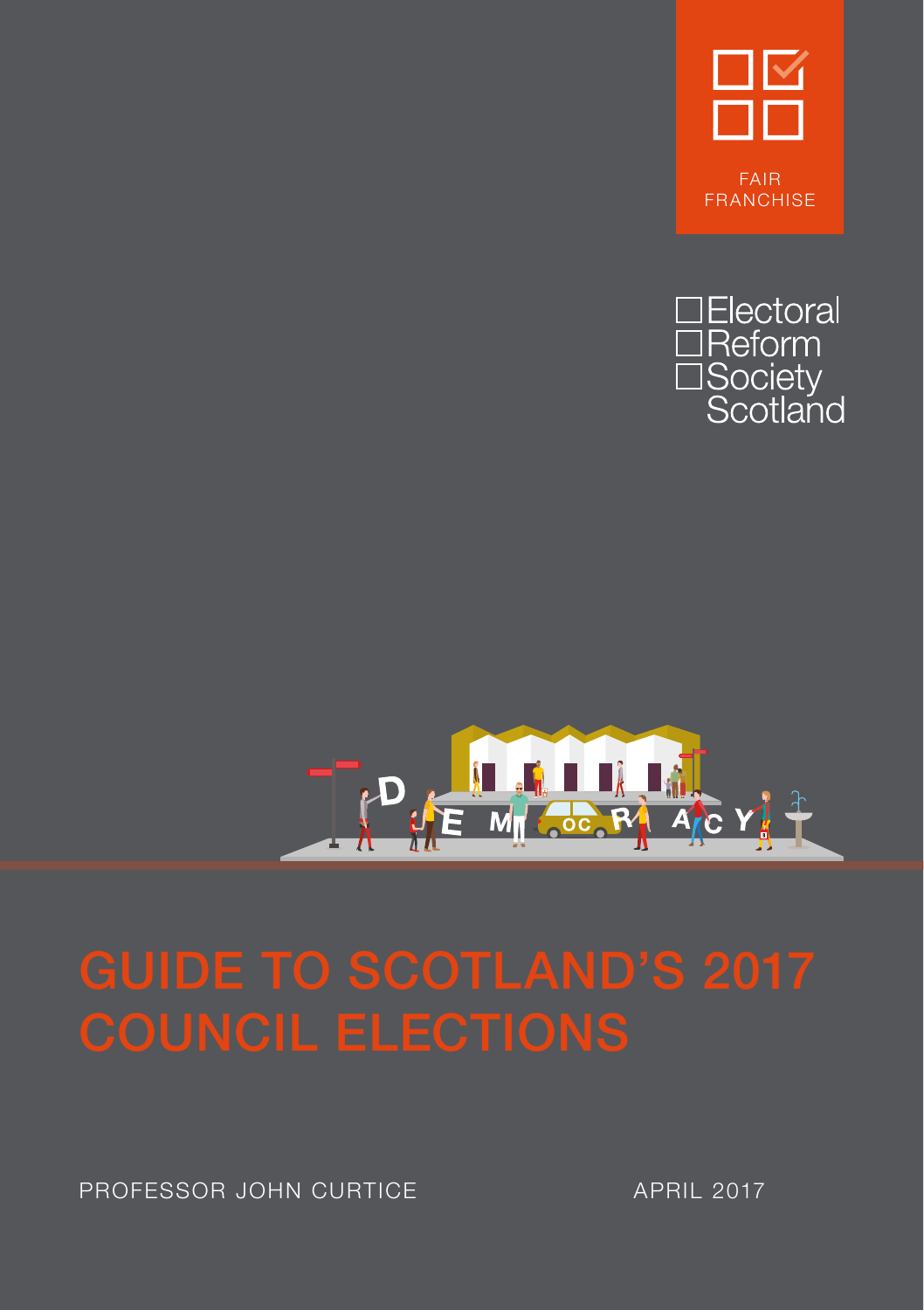**Professor John Curtice** *is a political scientist and one of Britain's leading psephologists. He is currently Professor of Politics at the University of Strathclyde and Senior Research Fellow at NatCen Social Research. He is particularly interested in electoral behaviour and researching political and social attitudes. He is the current President of the British Polling Council.*

#### **CONTENTS**

| Introduction                    | 4                 |
|---------------------------------|-------------------|
| 1. The Single Transferable Vote | 6                 |
| 2. The 2012 Elections           | 9                 |
| 3. The Political Backdrop       | $12 \overline{ }$ |
| 4. Boundary Changes             | 14                |
| 5. Candidates                   | 18                |
| 6. Prospects                    | 22                |
| 7. References                   | 26                |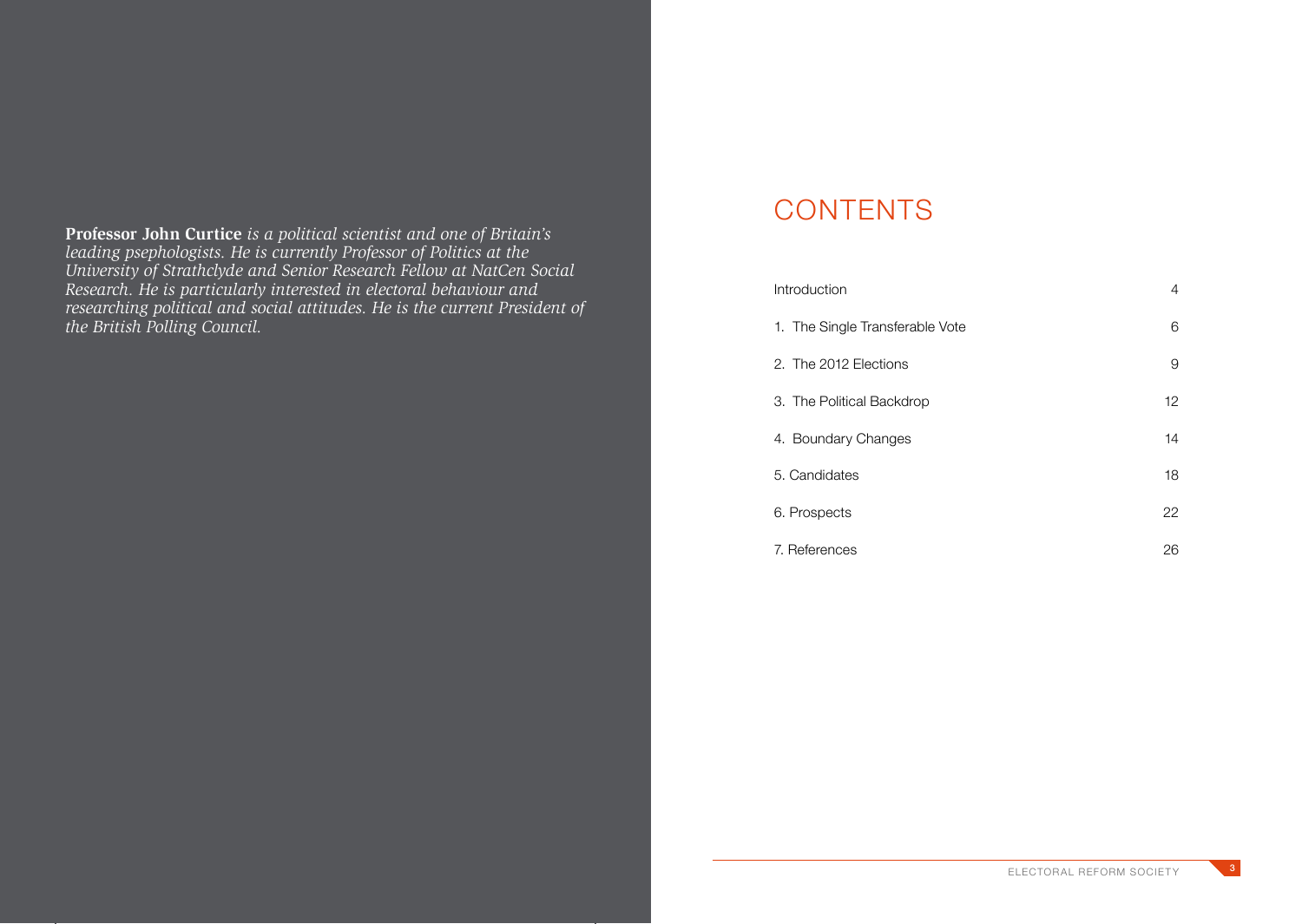#### INTRODUCTION

Scotland goes to the polls on 4 May to elect a new set of councillors for each of the country's 32 local councils. A total of 1,227 seats are at stake. The election will be conducted using the single transferable vote (STV) system in wards that will all elect either three or four members. This will be the third time that the STV system has been used to elect Scotland's local councillors; previous elections under the system were held in 2007 and 2012.

In this briefing, we begin with a brief explanation of the single transferable voting system. We then consider how well the parties did on the occasion of the last elections in 2012 and the political backdrop to the elections this time around, before examining changes to ward boundaries and the pattern of candidatures. Finally, we consider the prospects for the parties.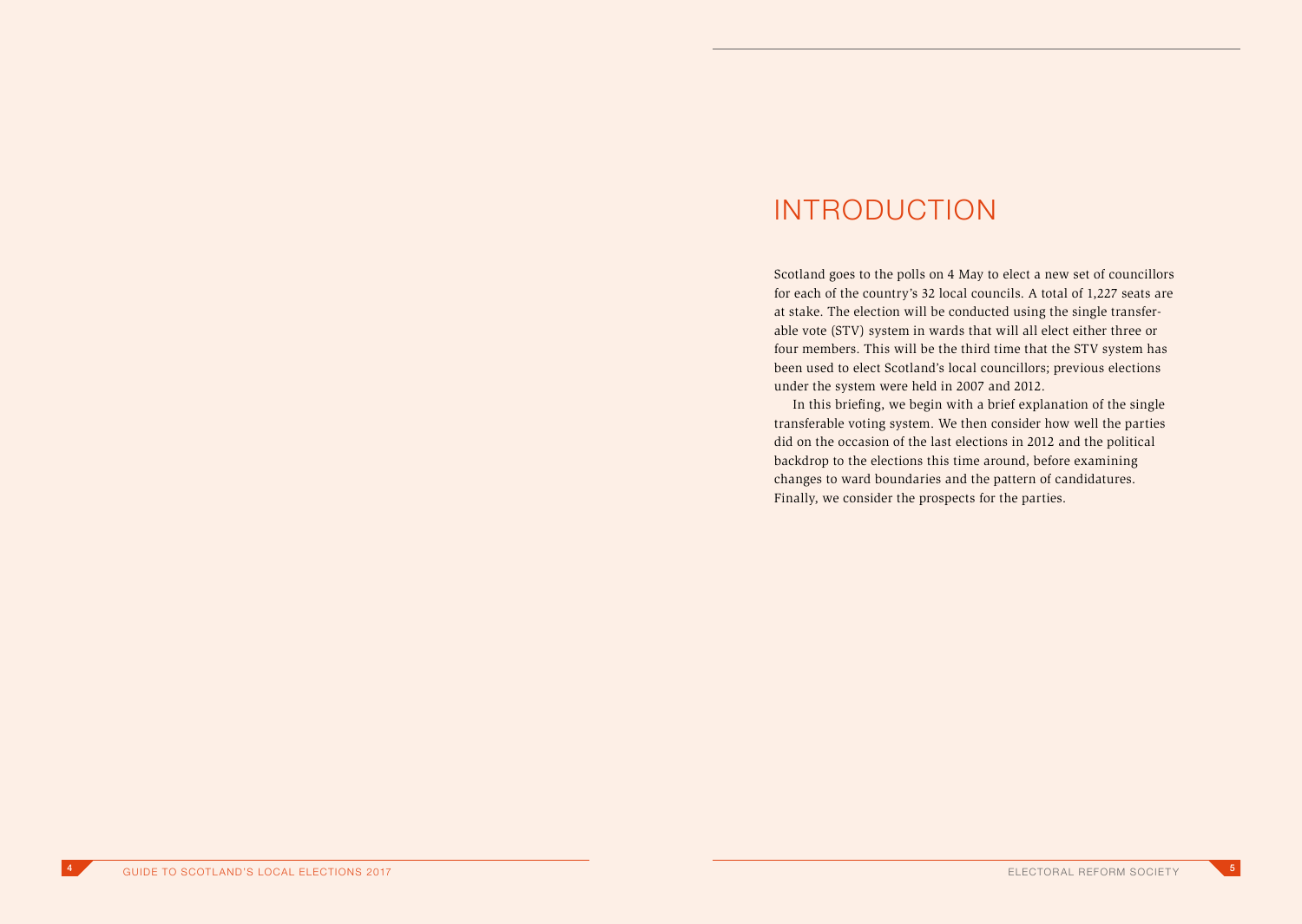## THE SINGLE TRANSFERABLE VOTE

1

STV is a preferential voting system which produces results that are approximately proportional to votes cast. It is also used in all elections in Northern Ireland other than in those for the province's MPs. Outside the UK it is used in all elections in the Irish Republic, Malta, the Australian Senate, in some state and local elections in Australia, and in local elections in New Zealand. It might be noted that these are all countries with strong links to the UK where the system was first widely promoted in the middle of the 19th century by Thomas Hare.

Under the system, voters are invited to place the candidates whose names appear on the ballot paper in order of preference, 1,2,3 etc. They may rank as many or as few candidates as they wish. Candidates may stand under a party label, while parties are at liberty to nominate more than one candidate if they so wish. However, voters are not any obligation to take cognisance of the party labels. Thus, for example, a voter might give their first preference to one of two candidates standing for party A, but then give their second preference to a candidate for party B, their third preference to a candidate for party C, while only giving the second of the two candidates representing party A their fourth preference. Equally, however, a voter can if they so wish give their first preference to one of the candidates for party A, their second preference for the other candidate nominated by party A, and not express a preference for any other candidates at all. The order on which such voters place the candidates may be influenced by the order in which they appear on the ballot paper (Curtice, 2012; Curtice and Marsh, 2014).

The counting process is rather more complicated. First of all, the total number of first preference votes given to each candidate is tallied. At this point the quota of votes a candidate needs to win in order to secure election is calculated. This figure is the number obtained after adding one to the result of dividing the number of votes cast by one more than the total number of candidates to be elected. The logic behind this calculation is that it represents the smallest number of votes that only the number of candidates to be elected can secure. As in Scotland all wards elect either three or four members, the quota is in effect either  $\frac{1}{4}$ , i.e. 25% of the vote (plus 1) or 1/5, i.e. 20% of the vote (plus 1).

Any candidate whose tally of first preference votes equals or exceeds the quota is automatically elected. However, typically, fewer than the total number of candidates to be elected will secure that many first preferences. As a result, a process then begins whereby votes are transferred between candidates in accordance with voters' second and subsequent preferences until the required number of candidates has been duly elected.

The first stage in that process is the redistribution of the surplus, that is the votes above the quota needed for election, obtained by any candidate(s) elected via first preferences alone. This is done by examining the second preferences expressed by all that candidate's first preference voters and transferring them accordingly – but at a diminished value. So, if, for example, a candidate won 5,000 first preferences but the quota was only 4,000, each vote would be transferred at a value of just .20. Any subsequent transfers of these votes at later stages of the count would also be at the value of .20.

If after this redistribution has taken place the number of candidates that have reached the quota is still less than the number of candidates to be elected, the candidate with the fewest preferences (at that stage in the count) is eliminated and all their votes redistributed in accordance with the next preference expressed on the relevant ballot papers. This process of gradual elimination (and, when appropriate, the redistribution of surplus votes) then continues until the requisite number of candidates have reached the quota. However, during the course of this process some votes are likely to become non-transferable because the voter has not expressed any further preferences. As a result, it may be the case that even though only two candidates are left in the count, neither has reached the quota. In that event, the candidate with the more votes is allocated the last seat.

The complexity of this system of transfers, and especially the fact that votes may be transferred at fractional values, means that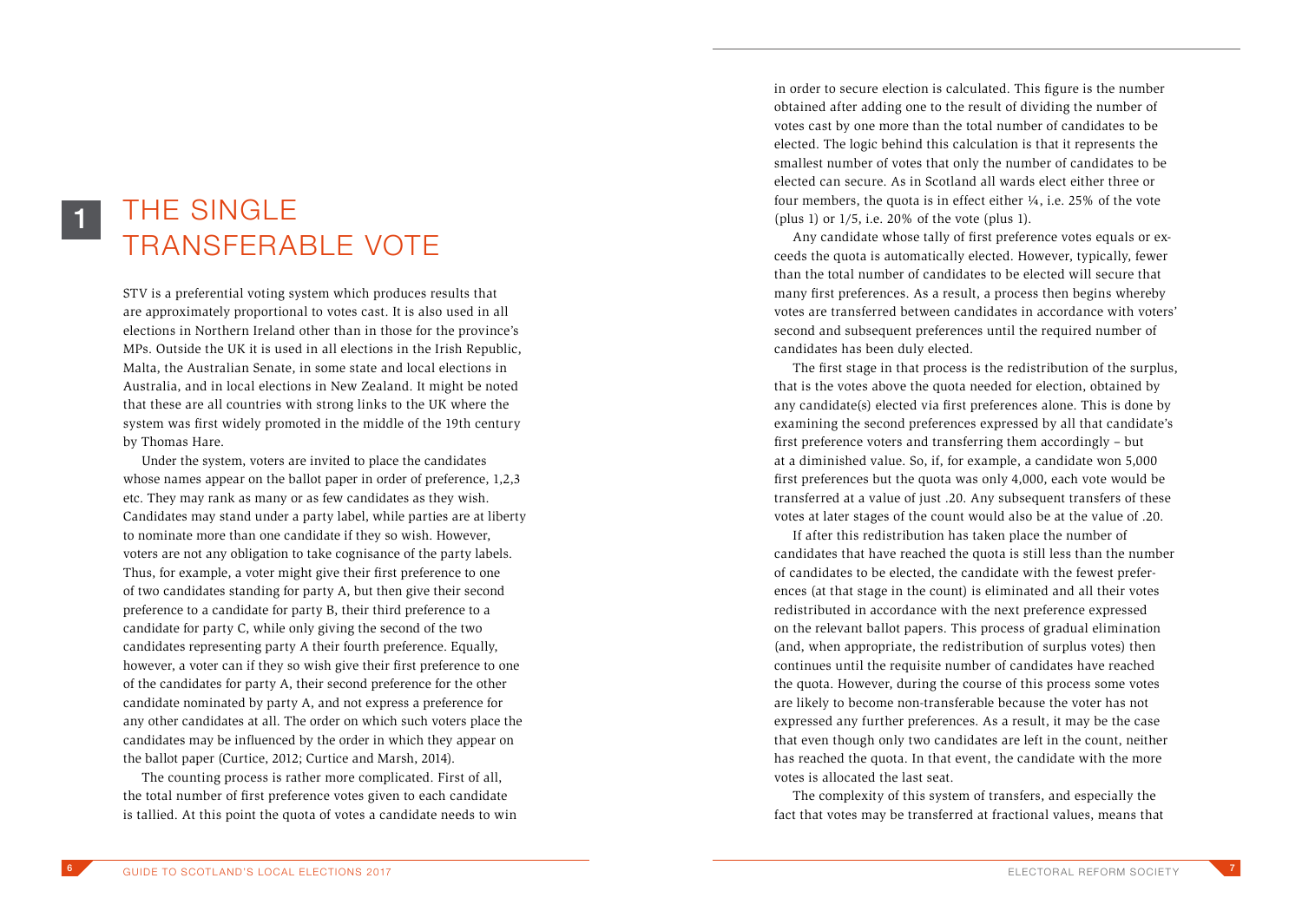conducting a STV count by hand can be a long and difficult process. However, in Scotland the task of tallying and transferring votes is undertaken by scanning all ballot papers and deploying appropriate computer software to undertake the necessary transfers. Thus, once all the ballot papers have been scanned the outcome of the election can be determined relatively quickly thereafter.

STV produces results that are approximately proportional to votes cast because each voter only has one (albeit transferable) vote while multiple seats are being allocated in relation to success in achieving a quota that is less than half the vote. For example, if in a four seat ward candidates standing for party A win 45% of the first preference vote, those representing party B 25%, and party C 30%, then it is almost bound to be the case that party A will win 2 seats (or 50%), and parties B and C 1 seat (25%) each. Of course, the more seats there are to be allocated, the closer the match between votes and seats is likely to be, and the fact that wards only elect three or four members acts as a constraint on the proportionality of the system as implemented in Scotland's local council elections.

# 2

## THE 2012 FLECTIONS

At first glance, the 2012 local elections were a success story for the SNP. As Table 1 shows, the party won more first preference votes and seats across Scotland as a whole than any other party, narrowly pushing Labour into second place. It was the first time that the party had topped the nationwide tally of votes in a local election.

#### TABLE 1: SUMMARY OF RESULT OF 2012 SCOTTISH LOCAL ELECTIONS

|                            | <b>1st Prefereences</b> | $\%$ | <b>Seats</b> | <b>Majority Control</b><br><b>Councils</b> |
|----------------------------|-------------------------|------|--------------|--------------------------------------------|
| <b>Conservative</b>        | 206,599                 | 13.3 | 115          | 0                                          |
| Labour                     | 488,703                 | 31.4 | 394          | 4                                          |
| Liberal<br><b>Democrat</b> | 103,087                 | 6.6  | 71           | $\Omega$                                   |
| <b>SNP</b>                 | 503,233                 | 32.3 | 425          | 2                                          |
| <b>Scottish Green</b>      | 36,000                  | 2.3  | 14           | $\Omega$                                   |
| Independent                | 188,701                 | 12.1 | 200          | 3                                          |
| Others                     | 30,150                  | 1.9  | 4            | ∩                                          |

*Source: Curtice (2012). Note: One extra seat was added to a ward in West Lothian, and thus the tally of gains and losses in the final column does not sum to zero.*

However, as compared with the outcome of other recent elections the SNP performed relatively poorly. The party won a little under a third of the first preference votes, whereas, as Table 2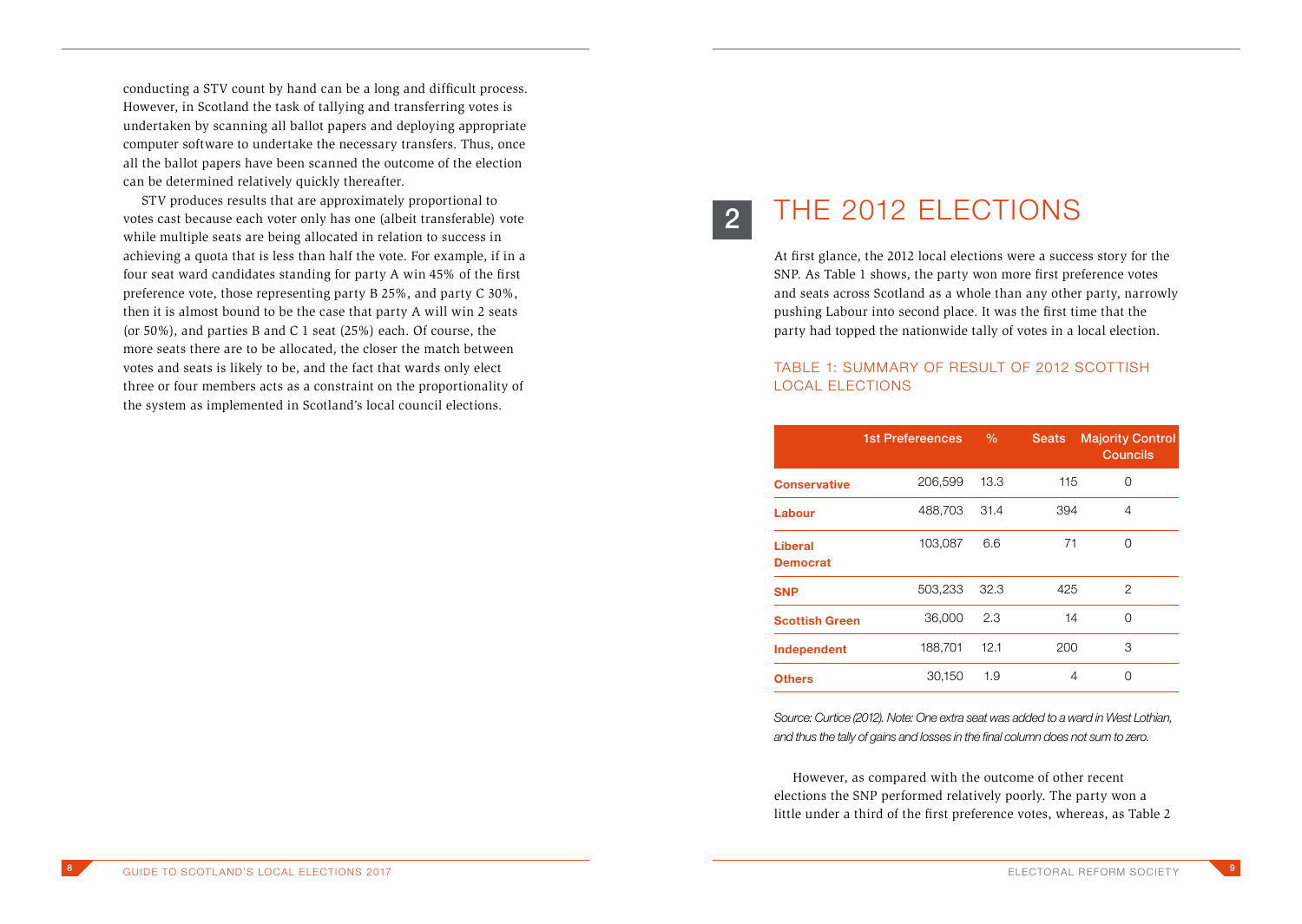shows, at the last two Scottish Parliament elections together with the most recent UK general election the party won between 45% and 50% of the nationwide vote. The difference cannot simply be accounted for by the fact that around one in eight votes were cast for independent candidates. Moreover, when it came to councils where a party secured majority control (limited in number as they were thanks to the use of proportional representation) Labour emerged with four councils as opposed the SNP's two. In particular, the Labour tally included retention of majority control of Glasgow, a prize that the SNP had fought earnestly to deny their opponents.

#### TABLE 2: VOTES WON AT ELECTIONS IN SCOTLAND 2011-2016

|                            | 2011 | 2012 | 2015 | 2016 |
|----------------------------|------|------|------|------|
| <b>Conservative</b>        | 13.9 | 13.3 | 14.9 | 22.0 |
| Labour                     | 31.7 | 31.4 | 24.3 | 22.6 |
| Liberal<br><b>Democrat</b> | 7.9  | 6.6  | 7.5  | 7.8  |
| <b>SNP</b>                 | 45.4 | 32.3 | 50.0 | 46.5 |
| <b>Others</b>              | 1.1  | 14.4 | 3.3  | 1.1  |

*Note: Figures for 2011 and 2016 are for the Scottish Parliament constituency vote.*

Thus, relatively speaking at least, the SNP are defending a relatively low baseline of support in this year's elections. In contrast, Labour have not done so well in any subsequent election as they did in 2012. This would seem to suggest that unless the SNP 'flop' again in the local elections the party could well make gains, while Labour would be on the back foot. Meanwhile, we should also note that the Conservatives performed markedly more strongly in the most recent Scottish Parliament election than they have done at any other ballot for the last twenty years.

What also distinguished the 2012 election from the other contests in Table 2 is the much lower level of turnout. As noted in Table 1, just 39% cast a valid vote, in what was the first round

of local elections since 1995 not to be held on the same day as a parliamentary election. The figure represented the lowest level of turnout in a local government election since the reorganisation of Scottish local government in 1974. This doubtless reflected the wider trend towards lower turnouts that has been evident across the UK, and cast doubt on the proposition that the abolition of safe wards instigated by the move to STV would help bring significantly more voters to the polls. It remains to be seen whether the intensification of the political atmosphere caused by the announcement that a UK general election will now take place a few weeks hence on June 8 will bring more voters to the local polls, or whether the prospect of another election in four weeks' time discourages voters from bothering with the local elections.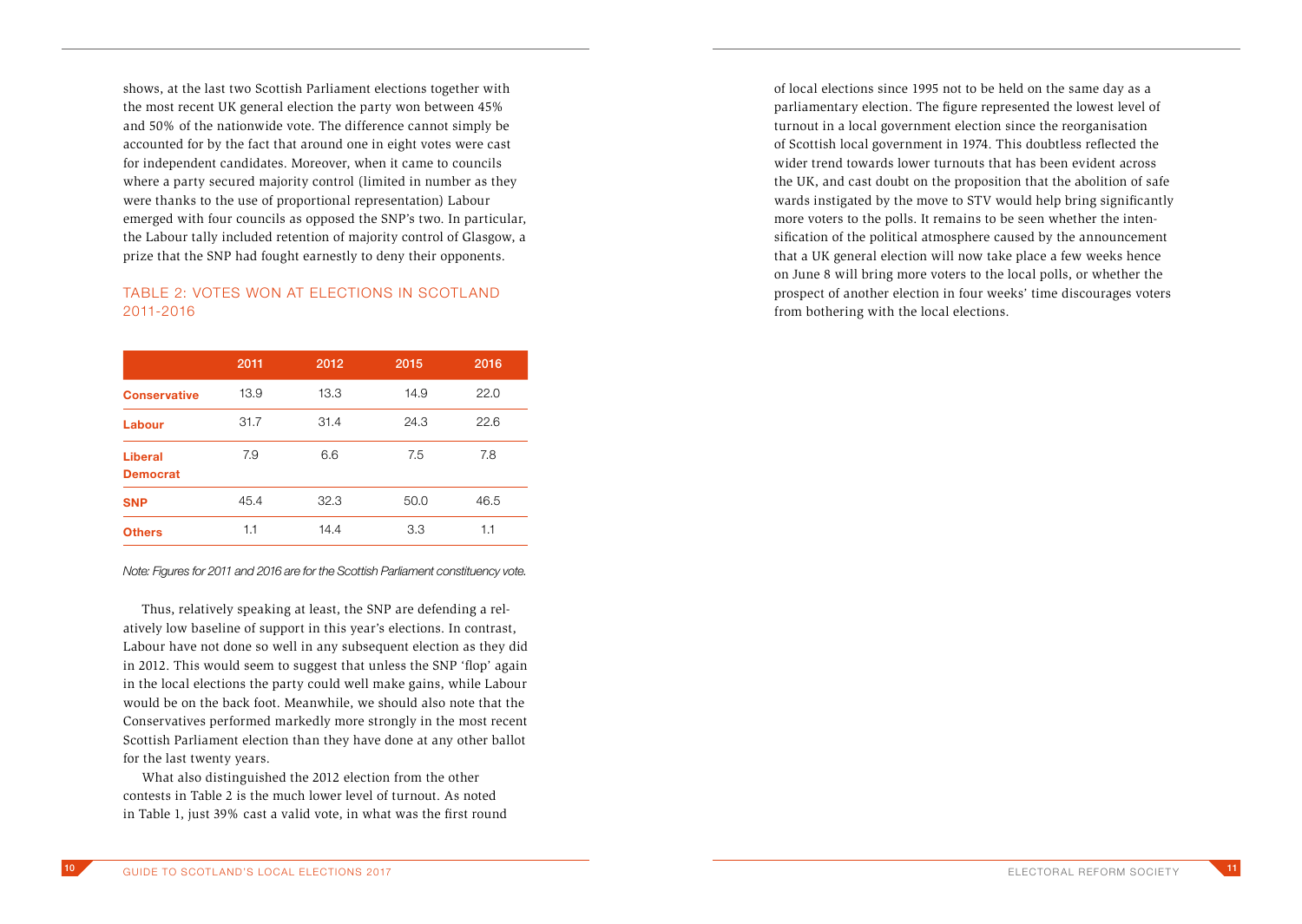### 3

### THE POLITICAL BACKDROP

The 2017 Scottish local elections are taking place in a very different political environment from that which was in place in 2012. The 2014 independence referendum has had a transformative effect on the country's electoral battleground. That ballot resulted both in a substantial long-term increase in support for independence and increased the strength of the link between how people vote and their views about how Scotland should be governed (Curtice, 2017). As a result, the SNP vote now seems to rest much more clearly on voters' wish to express support for independence, and does so irrespective of the nature of the election in question.

Never was this more evident than in the 2015 UK general election. Hitherto the SNP had always performed less well in elections to the UK House of Commons than in those to the Scottish Parliament. In the four Westminster elections held between 1997 and 2010 the party had won on average just a fifth of the vote. In contrast, in the four Holyrood elections held between 1999 and 2011 the party on average won a third of the vote on the constituency ballot – and even if we leave aside the party's remarkable success in 2011, the figure still stands at 29%. But in the 2015 general election the party won almost exactly half of all votes cast, a performance that it did not quite manage to emulate last year when it won 47% in the Holyrood contest.

It thus seems less likely that the party's performance in this year's local elections will be markedly adrift of its support in other recent elections – at least so long as its overall national popularity remains more or less undiminished (on which more below). Meanwhile the debate about independence has been given a new fillip from the fallout from the EU referendum held in June of last year. In that referendum, the UK as a whole voted to leave the EU by 52% to 48%, but in Scotland as many as 62% voted to remain while only 38% backed leaving. In the wake of that outcome the Scottish Government, which backed a Remain vote, indicated that the prospect of holding a second referendum on independence was back 'on the table'.

As a result, political discourse in recent months has focussed on the merits or otherwise of holding a second independence referendum, an issue on which the attitudes of both politicians and voters are closely aligned with their views on the merits of independence in the first place. In December2016 the Scottish Government published a white paper outlining the kind of Brexit deal that it thought that the UK in general and certainly Scotland in particular should be aiming to seek (Scottish Government, 2016). Inter alia, it proposed continued membership of the EU single market and the continued application of the EU rules on freedom of movement. It also stated that it would drop the possibility of holding a second referendum if Scotland at least continued to enjoy a close relationship with the EU following the UK's withdrawal.

However, the following month it became clear from a speech given by the Prime Minister (May, 2017) that the Scottish Government's vision for Brexit was sharply at odds with the negotiating stance proposed by the UK government, viz. that the UK should end freedom of movement and thus not seek continued membership of the single market. By March the Scottish Government decided that the difference between them and the UK government appeared to be unbridgeable and that a second independence referendum should be held once the Brexit negotiations had been concluded. The UK government's response was 'not now', and that any such referendum should only be held once the UK's withdrawal from the EU had been well and truly completed. Given that the UK Parliament would have to sanction any independence referendum of the kind that was held in September 2014, the result is currently a constitutional impasse. Consequently, the Conservatives in particular are appealing to voters to use the local elections to express their opposition to holding a second independence referendum, while the more recent decision of the Prime Minister to call a general election on 8 June means that the intertwined issues of what of Brexit the UK should seek and whether there should be a second independence referendum are securing a good airing in the media in the run-up to the election.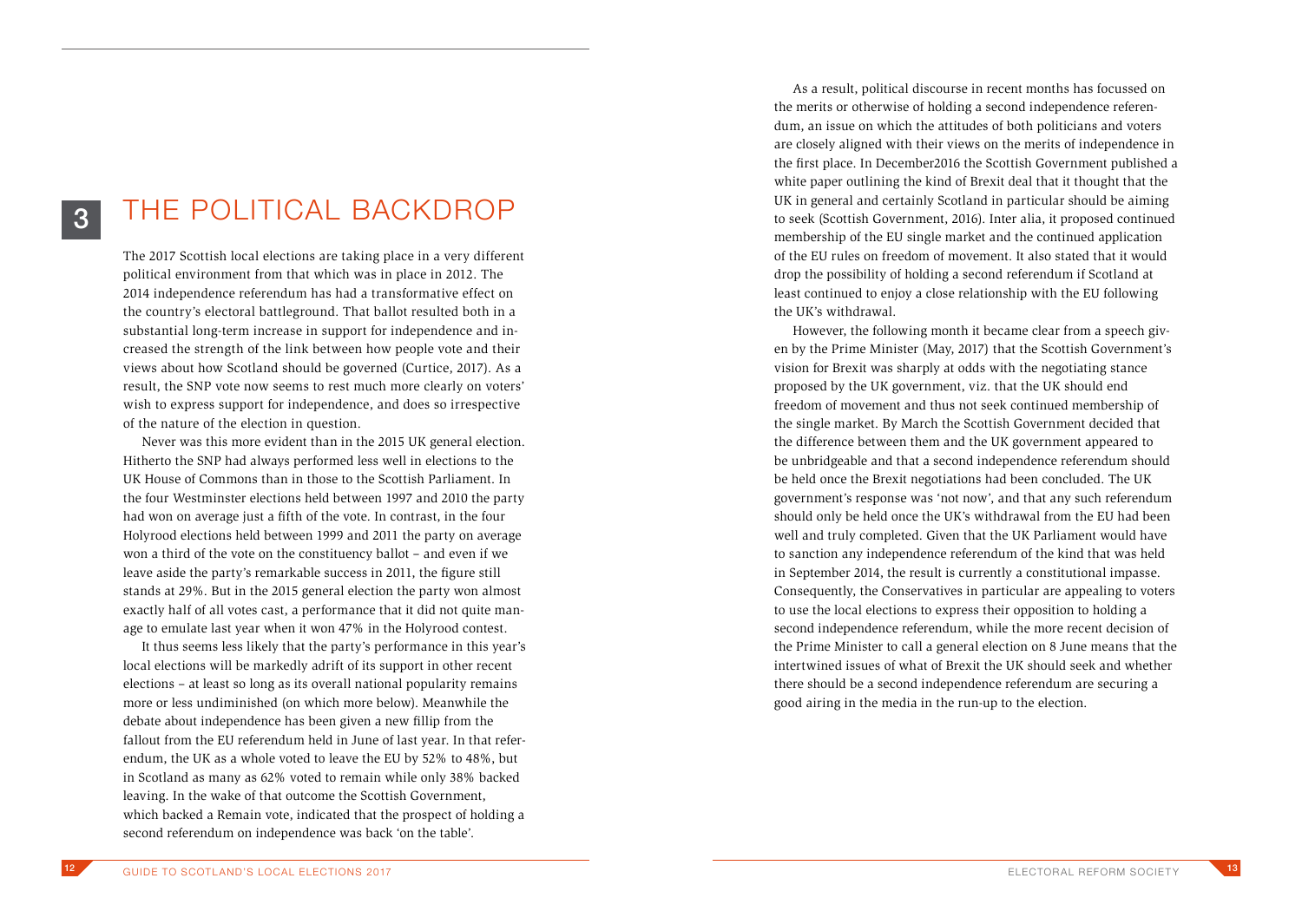## 4

### BOUNDARY CHANGES

In most, though not all councils, the elections will be fought on new ward boundaries, following proposals for rewarding made by the Local Government Boundary Commission for Scotland. The commission itself suggested that the ward boundaries of all but two councils, Orkney and West Lothian, should be changed. However, because of the local controversy that they raised, the Scottish Government rejected the Commission's proposals for new wards in Argyll & Bute, Dundee and the Scottish Borders, while at the same time it decided that the rewarding of Comhairlie nan Eilean Siar and Shetland should not proceed because an Islands Bill that, inter alia, would permit the introduction of one and two member wards for these councils, was currently going through the parliamentary process. Thus, all in all, new ward boundaries are being used on 25 of Scotland's 32 councils.

In many instances these ward boundary changes also result in changes in the total number of councillors to be elected. Details of these changes are shown for each council in Table 3. It will be noted that the biggest increases in numbers of councillors to be elected are in some of the larger urban authorities, most notably Edinburgh, Glasgow and North Lanarkshire, while some more rural councils, most notably Dumfries & Galloway and Highland, will experience a reduction in the number of councillors. This reflects a decision by the Local Government Boundary Commission for Scotland that the level of social deprivation in a council area should be one of the criteria used in determining how many councillors an area should have, with more councillors being allocated to councils with relatively large pockets of social deprivation. The net effect on the total number of seats, however, has been minimal; at 1,227, the total is just four more than in 2012.

#### TABLE 3: CHANGES IN NUMBER OF WARDS & COUNCILLORS IN COUNCILS WITH WARD BOUNDARY **CHANGES**

| <b>Council</b>                 | Change in number of wards | <b>Councillor</b> |
|--------------------------------|---------------------------|-------------------|
| Aberdeen                       | 0                         | $+2$              |
| <b>Aberdeenshire</b>           | 0                         | $+2$              |
| Angus                          | 0                         | -1                |
| Clackmannan                    | 0                         | n/c               |
| <b>Dumfries &amp; Galloway</b> | $-1$                      | -4                |
| <b>East Ayrshire</b>           | 0                         | 0                 |
| <b>East Dunbartonshire</b>     | $-1$                      | $-2$              |
| <b>East Lothian</b>            | $-1$                      | $-1$              |
| <b>East Renfrewshire</b>       | $-1$                      | -2                |
| Edinburgh                      | $\overline{0}$            | $+5$              |
| <b>Falkirk</b>                 | 0                         | -2                |
| Fife                           | $-1$                      | -3                |
| Glasgow                        | $+2$                      | +6                |
| <b>Highland</b>                | $-1$                      | -6                |
| Inverclyde                     | $+1$                      | $+2$              |
| <b>Midlothianl</b>             | 0                         | 0                 |
| <b>Moray</b>                   | $\Omega$                  | 0                 |
| <b>North Ayrshire</b>          | $+2$                      | $+3$              |
| <b>North Lanarkshire</b>       | $+1$                      | $+7$              |
| <b>Perth &amp; Kinross</b>     | 0                         | -1                |
| <b>Renfrewshire</b>            | $+1$                      | $+3$              |
| <b>South Ayrshire</b>          | 0                         | -2                |
| <b>South Lanarkshire</b>       | $\Omega$                  | -3                |
| <b>Stirling</b>                | 0                         | $+1$              |
| <b>West Dunbartonshire</b>     | 0                         | 0                 |
| <b>TOTAL</b>                   | $+1$                      | $+4$              |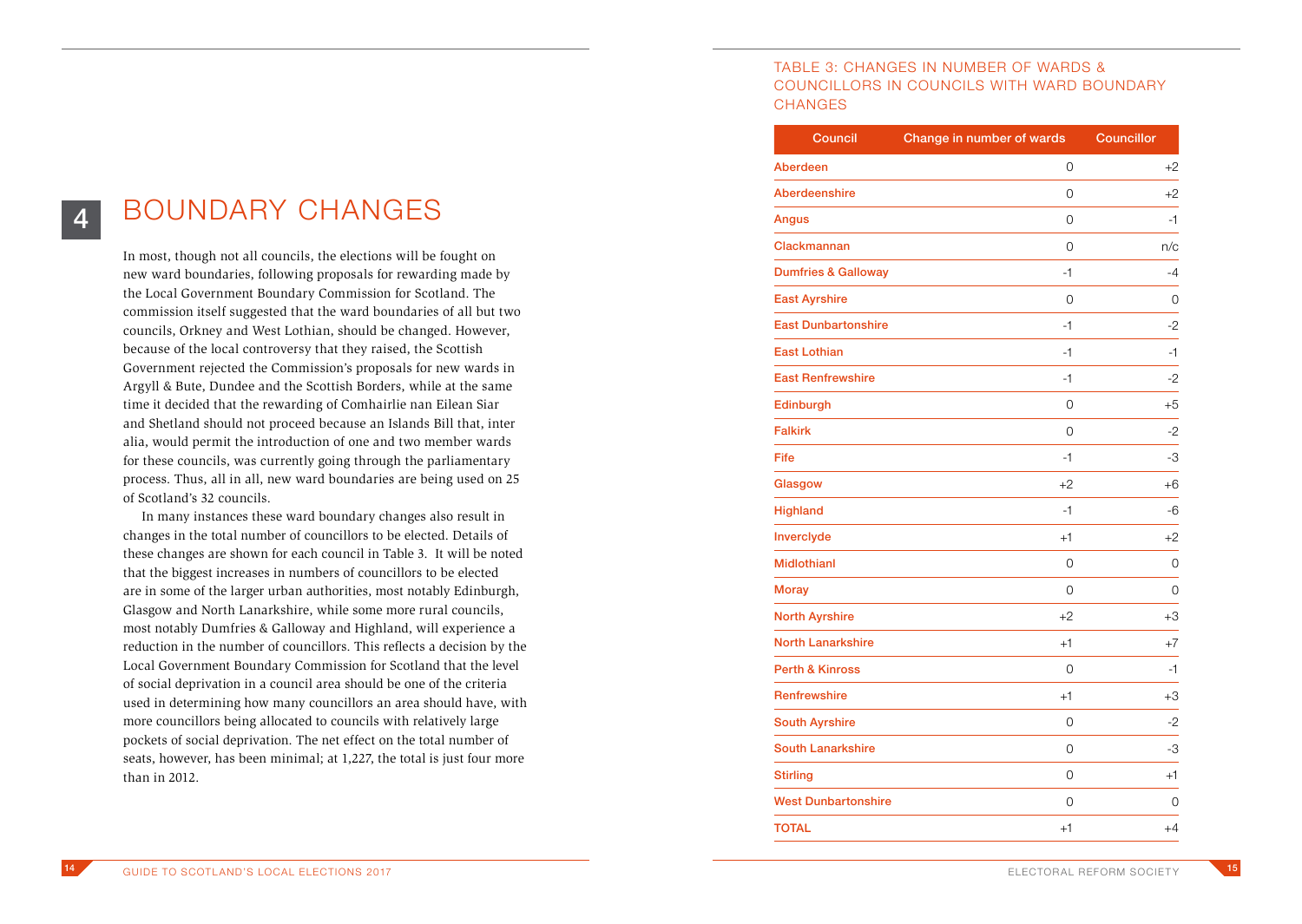According to estimates made by Prof. David Denver of Lancaster University, the net effect of these boundary changes is slightly beneficial to the SNP. He estimates that if the 2012 election had been run on the new ward boundaries, the party would have won 438 seats, 16 more than they actually won. In contrast, the other three main parties are thought to be relatively little affected; the changes are reckoned to 'cost' the Conservatives three seats, and the Liberal Democrats one, while Labour would be one seat better off. The changes are also thought to have no net effect on the tally of the Greens or Other parties.

The biggest losers are Independents who are estimated to be down seven seats. Such councillors are more common on rural councils, and thus the fall in independents reflects the decision of the Boundary Commission to shift seats towards more social deprived parts of Scotland.

For the most part the estimated impact of the boundary changes does not result in radical changes in the tallies of the parties within individual councils. It is reckoned that the SNP would still have had a majority in Angus, though it would have been a majority of two rather than one. Labour's majority in Glasgow would still have been nine, and while its majority would have been 11 rather than 12 in North Lanarkshire, it would have been five rather than four in Renfrewshire. However, Denver estimates that Labour would not have won a majority in West Dunbartonshire; instead of having a majority of two it would have had just half of all the seats.

There are no councils where a party that failed to secure a majority in 2012, but would have done so on the new boundaries. There are though a number of instances where Labour would no longer have been the largest party, and thus would have had less bargaining power in post-election talks about forming a new administration, including not necessarily being best placed to claim the leadership of the council. In Dumfries & Galloway, where the party runs a minority administration, the largest party would have been the Conservatives. In East Lothian, run by Labour in tandem with the Conservatives, the SNP would have been the largest party. Meanwhile in Falkirk, which Labour have been governing in coalition with the Conservatives and Independents, in East Renfrewshire, run by Labour in tandem with tandem with the SNP and Independents, and in Edinburgh, where the party formed a coalition with the SNP, Labour would have had only the same

number of seats as the SNP. On the other hand, Denver estimates that in South Lanarkshire, where in 2012 Labour won 33 of the 67 seats, leaving them one short of an overall majority but where three gains from the SNP in subsequent by-elections have enabled the party to secure overall control, Labour would have won exactly half of the reduced tally of 64 seats. Still, on balance the ward boundary changes have seemingly not done Labour any favours in its attempt to retain its position in Scottish local government.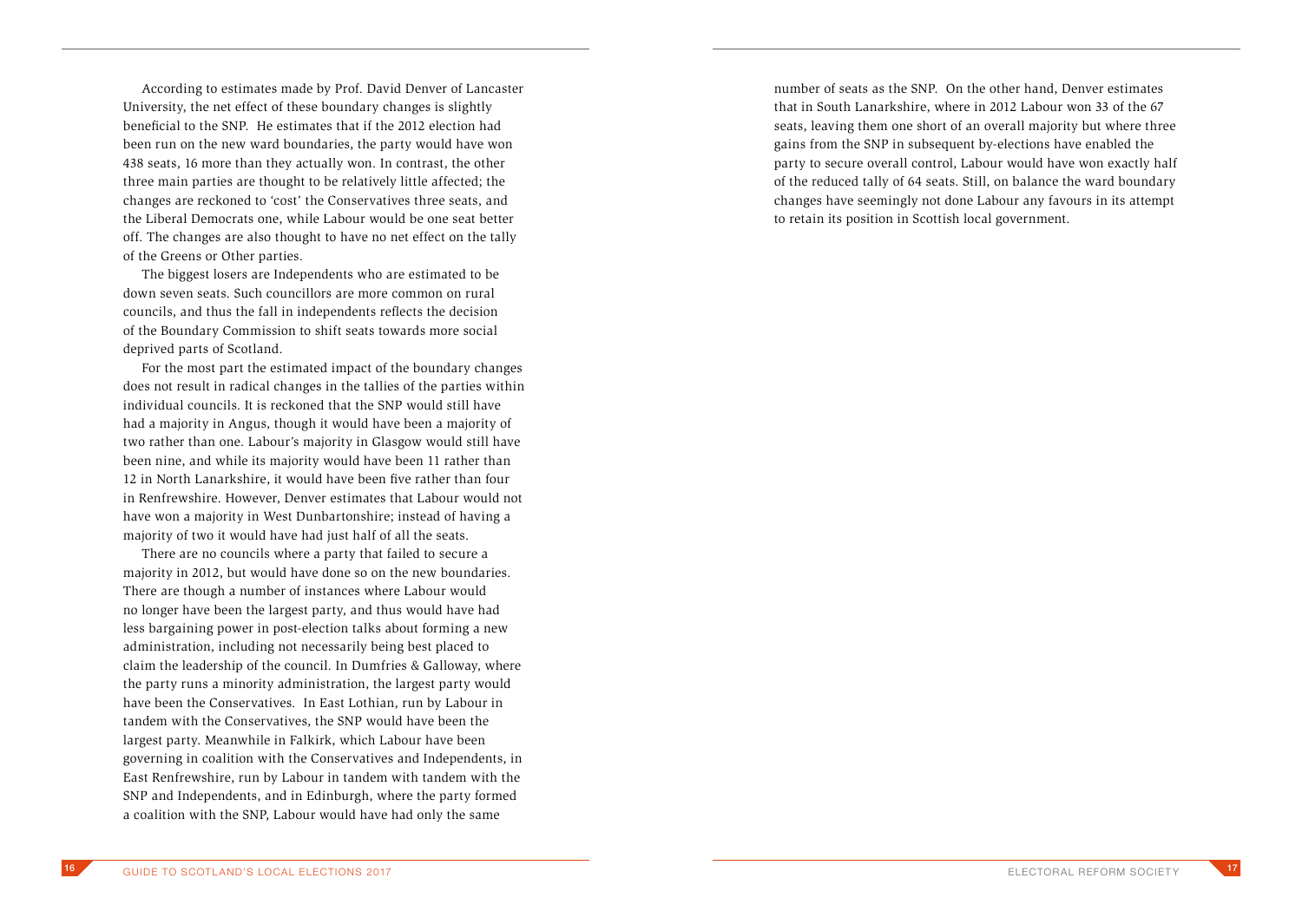#### **CANDIDATFS**

5

One indication of how the parties themselves view their prospects is the number of candidates that they decide to nominate. Under STV it rarely makes sense for a party to nominate as many candidates as there are vacancies to be filled as the proportional nature of the system means that it is highly unlikely that they will win all the seats, while, by nominating too many candidates a party can run the risk that it loses out because its candidates are eliminated too early from the count to pick up transfers from other eliminated candidates. On the other hand, nominating too few candidates can mean a party loses out too. Thus, between them these two considerations require parties to make a considered judgement of their chances.

#### TABLE 4: NUMBER OF CANDIDATES NOMINATED BY PARTY AND CHANGE SINCE 2012

| <b>Total Candidates</b> | Change since 2012 |
|-------------------------|-------------------|
| 380                     | $+18$             |
| 453                     | $-44$             |
| 247                     | n/c               |
| 627                     | $+14$             |
| 218                     | $+132$            |
| 499                     | n/c               |
| 148                     | $-78$             |
| 2572                    | $+76$             |
|                         |                   |

Table 4 shows that overall 76 more candidates are standing this time than did in 2012. That said, for the first time since the introduction of STV, there are three wards in which the number of candidates nominated does not exceed the number, of seats, and in these instances there will therefore be no election. Two of the wards in question are in the Northern Isles, one on Orkney, one on Shetland, where between them five Independent and one SNP candidate have consequently been elected. The other instance is the relatively remote South Kintyre ward in Argyll & Bute where one Conservative, one Liberal Democrat, and one SNP candidate have found themselves elected without a contest.

The overall increase in the number of candidates is primarily accounted for by the decision of the Greens to more than double the number of their candidates, a decision doubtless influenced by the party's progress in the 2016 Scottish Parliament election, in which it narrowly overtook the Liberal Democrats as the fourth largest party at Holyrood. As a result, that party is fighting at least some wards in all but four of Scotland's 32 councils, in stark contrast to the position in 2012 when it nominated candidates in only just over half (17) of Scotland's councils. Meanwhile, whereas five years ago the party only contested all the wards in Edinburgh and Glasgow, this time it is doing so in nine councils. In four cases, Clackmannan, Falkirk, Renfrewshire and West Lothian, the party is fighting all of the wards having not fought any in 2012.

Amongst the remaining parties the biggest change is a drop of 44 in the number of Labour candidates. Particularly notable is the fact that the party is fighting no less than eight fewer seats in South Lanarkshire than it did in 2012. As a result, the party is only contesting half of the 64 seats at stake, and thus it has in effect already ceded its current control of the council. Otherwise the fall in the number of Labour candidates is reflected in small falls in many councils, including two fewer in Glasgow despite the fact that there are six more seats to be won. As a result, every single one of the 43 candidates that it has nominated in the city must be elected if the party is to retain control of what now will be an 85-seat body. This is also true of both Renfrewshire (unchanged number of Labour candidates, but three more seats to be elected) and West Dunbartonshire (where the position is unchanged from 2012).

Nearly all the modest rise in the number of SNP candidates is accounted for by an increase of 13 in Glasgow. As a result, with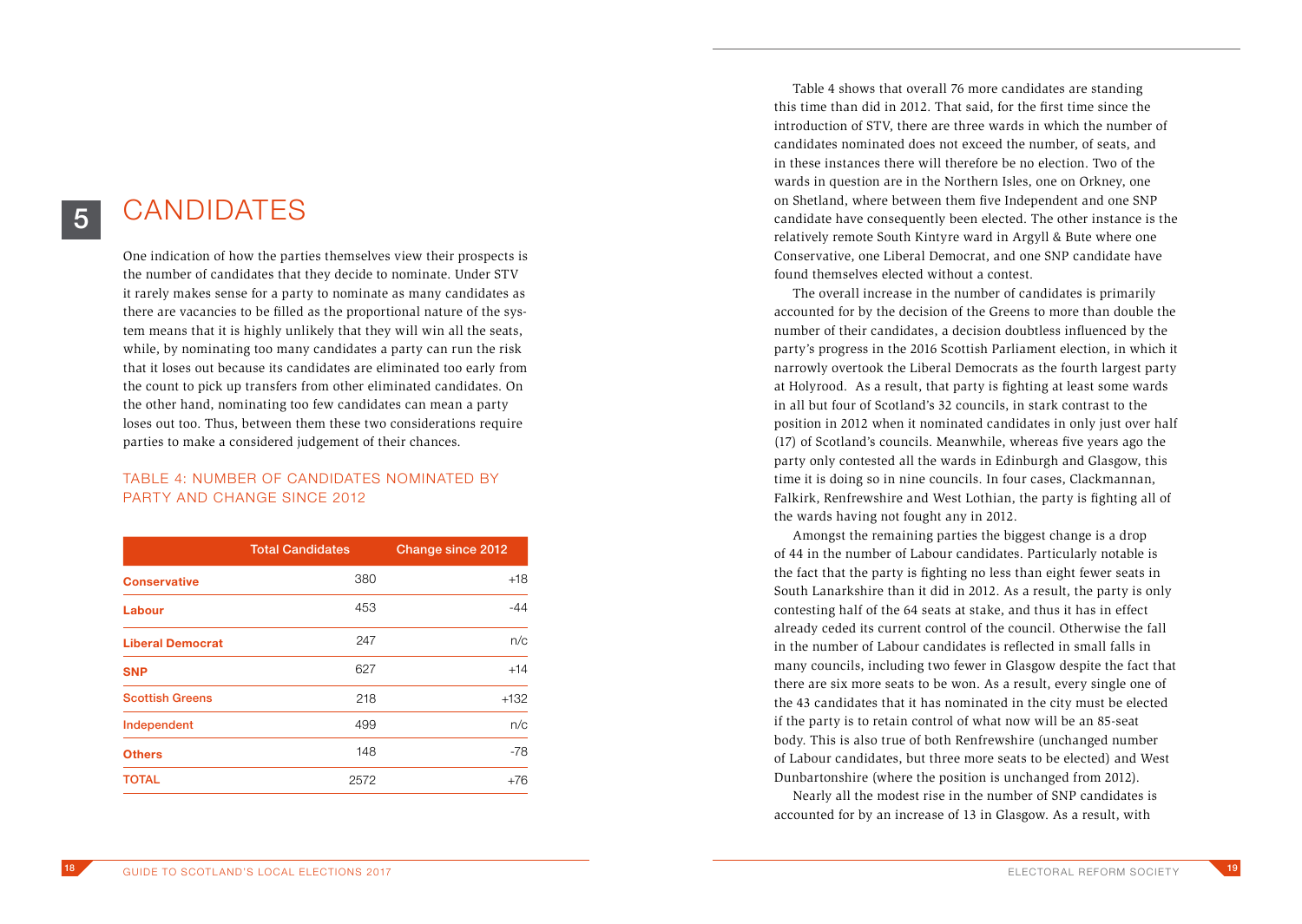56 candidates the party is running as many as 13 more candidates than Labour, suggesting that the SNP is relatively optimistic about its prospects in the city. Elsewhere there are notable increases in a number of central belt councils, in many cases reflecting the increased number of seats to be elected in many of these councils. However, the decision of the party to nominate four more candidates in East Dunbartonshire cannot be accounted for by any increase in the number of seats to be won, and is taking place in an area where historically the party has not been particularly popular. In contrast, the party is actually putting up three fewer candidates in each of Aberdeenshire, Falkirk and Moray, even though these are all councils which might have been thought to be potentially within the party's grasp if it were to emulate its Scotland-wide performance at other recent elections.

The modest increase in the number of Conservative candidates would also seem to suggest a degree of optimism on its part about its prospects. Against that backdrop, it is somewhat surprising that party has nominated candidates for only 14 of the 28 seats in South Ayrshire, the council in which it had the highest share of the vote in 2012. That means the party has no chance of winning an overall majority. The party is contesting ten of the 18 seats in the council where it secured its second highest vote last time, East Renfrewshire (where in 2012 it fought ten out of 20) and so has at least given itself a theoretical chance of winning there. However, this is the only council where this is the case.

The Liberal Democrats, meanwhile, have nominated the same number of candidates as in 2012, while the number of Independent candidates is also unchanged. Willie Rennie's party appears to be relatively pessimistic about its chances in the Scottish Borders, an area that used to elect Liberal Democrat MPs as well as many a councillor. The party is contesting just nine of the 34 seats there this time, down three on 2012. In contrast, the party has doubled the number of candidates, from 10 to 20, in South Lanarkshire, an area that contains some pockets of Liberal Democrat strength, but not otherwise one where a greater local effort would necessarily be expected.

The fact that almost 500 Independent candidates have once again been nominated is testimony to the continued strength of the tradition of non-partisan councillors. One of the arguments for introducing STV in Scottish local government elections was that it would allow that tradition to continue while also ensuring a

closer relationship between votes and seats in areas where partisan politics predominates. Independents continue to dominate the nominations to the three island councils, accounting for 29 out of 32 candidates on Shetland, 34 out of 38 on Orkney and 48 out of 60 on Comhairlie Nan Eilean Siar. Independents also continue to be relatively more common in more rural parts of the mainland. They account for just over a third of the nominations for Highland Council, much as they did in 2012, and for 30% in Dumfries & Galloway, well up on the 17% in 2012, though the number has fallen slightly, from 33 to 29, in Argyll & Bute.

Finally, the decline in candidates standing for other smaller parties is further evidence of how Scottish politics has come to be more or less monopolised by just five parties (Curtice, 2017). Although with 45 candidates, UKIP have slightly increased the number of seats it is contesting, the party is evidently not anticipating the kind of breakthrough that it has made at previous elections on some councils south of the border. There has clearly been a fall-off in candidatures amongst some parts of the left. Only 14 Scottish Socialist Party candidates are standing, down from 31 in 2012, the number of Socialist Labour candidates has fallen from seven to two, while the Glasgow First group that broke away from Labour has disappeared. On the other hand, there are 19 Trade Union and Socialist Coalition candidates (one in 2012) while Solidarity still has four candidates (five in 2012). Meanwhile, the Scottish Christian Party, which fought 26 seats in 2012 has nominated just one candidate this time, while the Pensioners Party (12 candidates in 2012) is notable by its entire absence.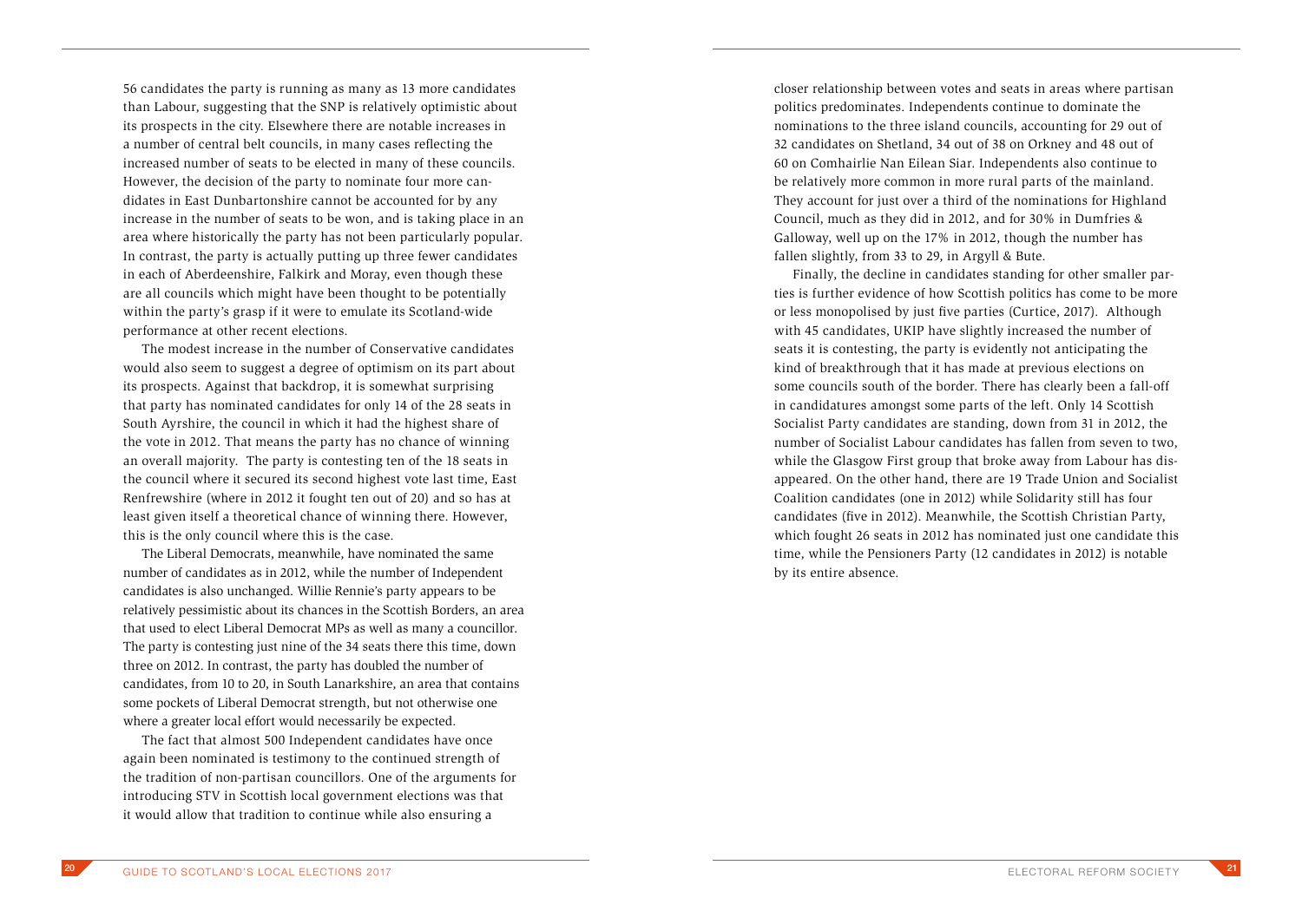### PROSPECTS

6

Two polls of voting intentions in the local elections have been conducted and published. One was undertaken by Panelbase for the nationalist website, Wings Over Scotland, in February, the other by Ipsos MORI for Scottish Television in late February and early March. Unfortunately, neither poll offered Independent as an option, while it should be borne in mind that respondents would not have been aware at that time of which parties were actually standing in their ward. The polls were, of course, also taken before the First Minister's announcement that she wanted to hold a second independence referendum once the Brexit negotiations were concluded and the Prime Minister's successful call for a snap general election. Still, the two polls suggest that at that time, at least, the SNP could look forward to a substantial advance on its position in 2012, the Conservatives too were also likely to do better, while the Greens might also do relatively well. In contrast, Labour looked set to fall back heavily, while the Liberal Democrats might do no more than hold their own. These expectations are all in in line with the outcome of the most recent Scottish Parliament election (see Table 2).

Another source to which we can turn is an examination of the results of recent local government by-elections, at least so far as the larger parties that fight most such contests are concerned. These, after all, are also occasions when turnout tends to be low and when voters are being invited to vote on local rather than national issues. Table 6 summarises the results of all local by-elections that have been held since the May 2015 general election in which the Conservatives, Labour and the SNP all fought the ward in question both in 2012 and in the local by-election. It indicates that the pattern of change in party support in these contests has again largely been in line with what one would expect given the outcome of the 2015 UK general election and the 2016 Scottish Parliament election. Labour's vote has fallen away heavily, while both the Conservatives

and the SNP have been advancing. The Conservative advance has been particularly strong since the party narrowly won second place in the 2016 Scottish Parliament election, while the SNP advance has been noticeably weaker.

#### TABLE 5: POLLS OF VOTING INTENTIONS IN SCOTTISH LOCAL ELECTIONS

|                                    | <b>Panelbase</b> | <b>Ipsos MORI</b> |
|------------------------------------|------------------|-------------------|
|                                    | $\frac{9}{6}$    | %                 |
| <b>Conservative</b>                | 26               | 19                |
| Labour                             | 14               | 17                |
| <b>Liberal</b><br><b>Democrats</b> | 5                | 6                 |
| <b>SNP</b>                         | 47               | 46                |
| <b>Greens</b>                      | $\overline{4}$   | 8                 |
| <b>Others</b>                      | 4                | 4                 |

*Sources: Panelbase/Wings over Scotland 8-13.2.17; Ipsos MORI/STV 24.2-6.3.17*

It should though, perhaps, be borne in mind that there have been far fewer local by-elections in recent months than in the year immediately following the 2015 UK general election, and thus there is a greater risk that the figures are affected by the idiosyncrasies of where local by-elections happen to have taken place. In particular, five of the more recent local by-elections have taken place in the North East where the Conservatives advanced relatively strongly in the 2016 Scottish Parliament election, while another was in a Conservative stronghold in Dumfries & Galloway. Even so, these more recent results may be a sign that the SNP advance could now be rather weaker (and the Conservative advance stronger) than it might have been if the local elections had been held twelve months ago. This impression has been further underlined by the results of two polls, one by Panelbase and one by Survation, of vote intentions for the forthcoming UK election taken since that election was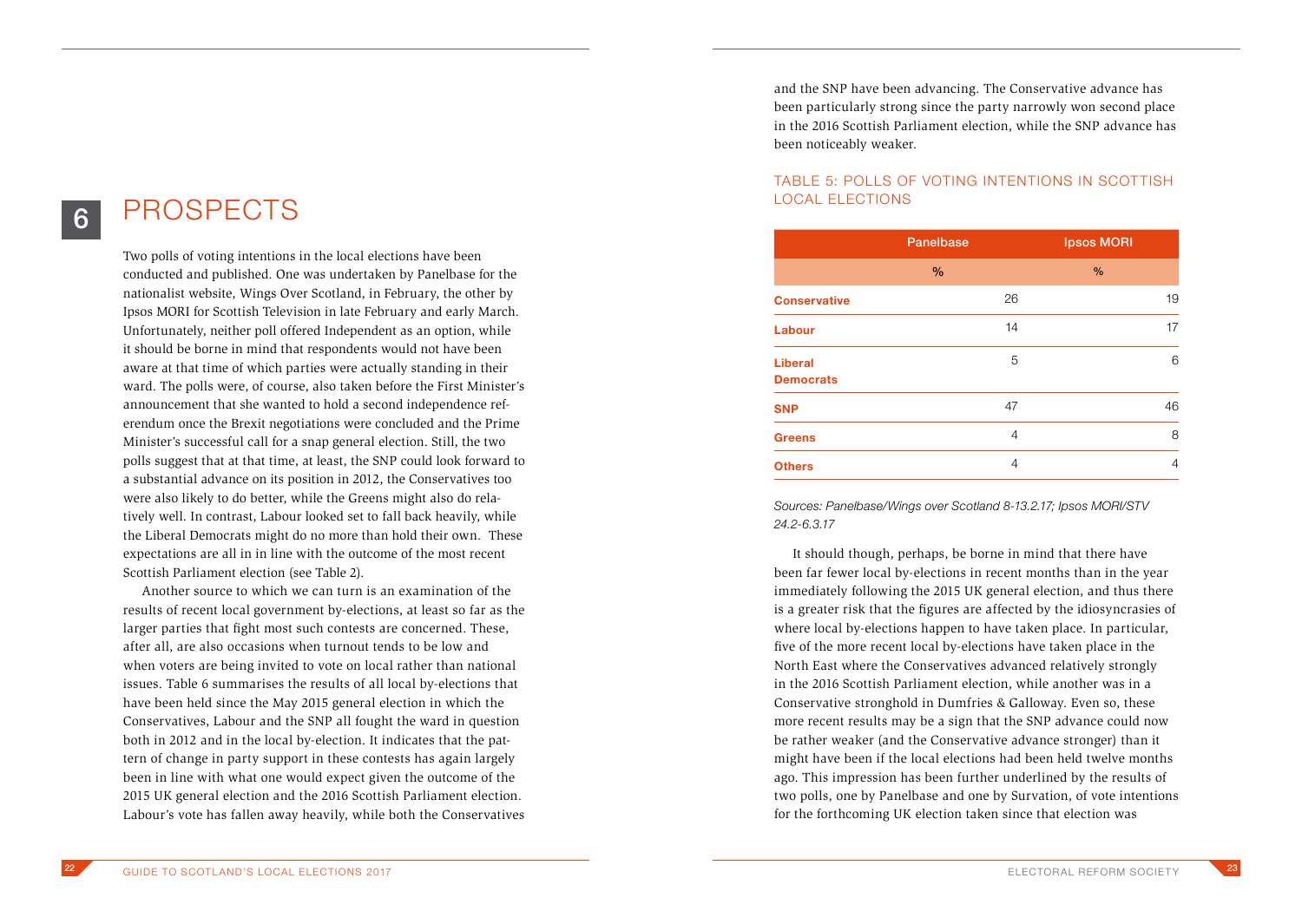announced These on average put the Conservatives on 30%, well above its vote in both 2015 and 2016, while the SNP are on 43.5%, rather below their vote in both contests.

#### TABLE 6: SUMMARY OF RESULTS OF LOCAL GOVERNMENT BY-ELECTIONS SINCE MAY 2015

|                              | Mean change in % first preference vote since 2012 |         |            |                        |
|------------------------------|---------------------------------------------------|---------|------------|------------------------|
|                              | Conservative                                      | Labour  | <b>SNP</b> | <b>No of Elections</b> |
| May 2015-<br><b>May 2016</b> | $+3.8$                                            | $-12.9$ | $+13.0$    | 27                     |
| May 2016-<br><b>Jan 2017</b> | $+10.8$                                           | $-10.1$ | $+3.1$     | 13                     |
| <b>ALL</b>                   | $+6.1$                                            | $-12.0$ | $+9.8$     | 40                     |

*Table based on all wards contested by Conservative, Labour and the SNP both in 2012 and in the by-election.*

Rather less can be said from local by-elections about the prospects of the Liberal Democrats and the Greens as these two parties have fought fewer local by-elections than their competitors. However, we can note that in the subset of the wards included in Table 6 which the Liberal Democrats did fight in 2012 and in the by-election the party has on average seen its vote fall by 0.7 of a point, though since May 16 in particular the party's record has been rather better with an average increase in support of 1.3 points. Still once again the evidence points to the party performing at much the same level as in 2012. Meanwhile, a similar analysis of the performance of the Greens points to an average increase of 1.5 points in the party's support, again much as one would anticipate from the party's performance in the 2016 Scottish Parliament election.

Given these various portents, it would appear that Labour is headed for heavy losses and, as a result, seems unlikely to retain control of any of the four councils where it won an overall majority in 2012. Conversely, the SNP should retain control of the two councils that they won five years ago, Angus and Dundee. More difficult is to identify where the party might win overall control anew, especially given the apparent uncertainty over just how much better it will do than it did in 2012. If the party were to increase its share of first preference votes by the average of ten points that it has enjoyed in local by-elections throughout the last two years, then taking into account the limitations on the proportionality of the system thanks to the use of three- and four-member wards, the following seven councils would appear to possible SNP targets:

- Clackmannanshire
- East Avrshire
- Midlothian
- North Ayrshire
- Renfrewshire
- Stirling
- West Lothian

To which one might add Perth & Kinross, though a strong performance by the Conservatives there would doubtless significantly reduce the nationalists' chances, while on a good day and with a measure of luck the party might just win South Lanarkshire. However, if the SNP advance were to be a more modest five points, then perhaps it would gain control of no more than a couple of councils, most likely Clackmannanshire and West Lothian. Doubtless such a modest outcome would be regarded as a considerable disappointment by the nationalists.

In truth, even the list of possible gains of council control as a result of a substantial SNP advance might be thought to comprise a relatively small group of mostly small councils. However, it should be borne in mind that such an advance could well be enough to see the SNP emerge as the largest party at least in another ten councils, including the three key cities of Aberdeen, Edinburgh and Glasgow. Such an outcome would mean the SNP would at least be the largest party (and sometimes in control) in 23 of Scotland's 32 councils, and thus most likely be the senior partner in the running of well over half of the country's 22 councils. Indeed, even if the party's advance were to be more modest, including perhaps as a result failing to become the largest party in Edinburgh and Glasgow, the party could still be the largest group on up to 18 councils. Either way, it seems quite possible that the nationalists will become the principal party of Scottish local government, the one level of the country's politics that it does not currently dominate, an outcome that would boost further the party's grip on the governance of Scotland.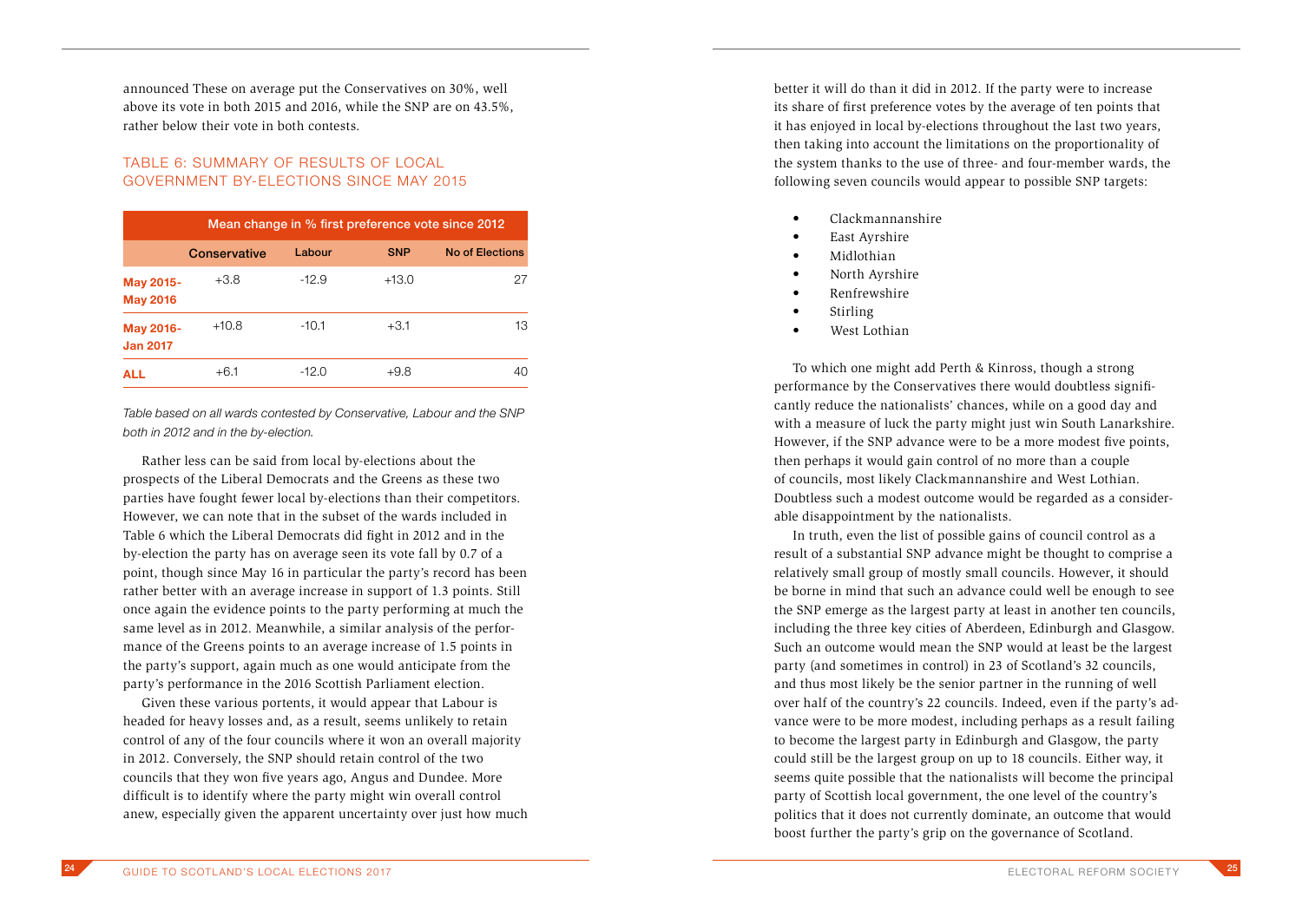### **REFERENCES**

Curtice, J. (2012), Scottish Local Government Elections: Report and Analysis, London: Electoral Reform Society. Available at https://www.electoral-reform.org.uk/sites/default/files/2012-Scottish-Local-Government-Elections.pdf

Curtice, J. (2017), The 2016 Scottish Election: Getting to Minority Government, Edinburgh: Electoral Reform Society Scotland

Curtice, J. and Marsh, M. (2014), 'Confused or Competent? How voters use the STV ballot paper, Electoral Studies, 34: 146-58.

May, T. (2017), 'The government's negotiating objectives for exiting the EU'. Speech given at Lancaster House, 17 January 2017. Available at https://www.gov.uk/government/speeches/the-governments-negotiating-objectives-for-exiting-the-eu-pm-speech

Scottish Government (2016), Scotland's Place in Europe, Edinburgh: Scottish Government. Available at http://www.gov.scot/ Publications/2016/12/9234